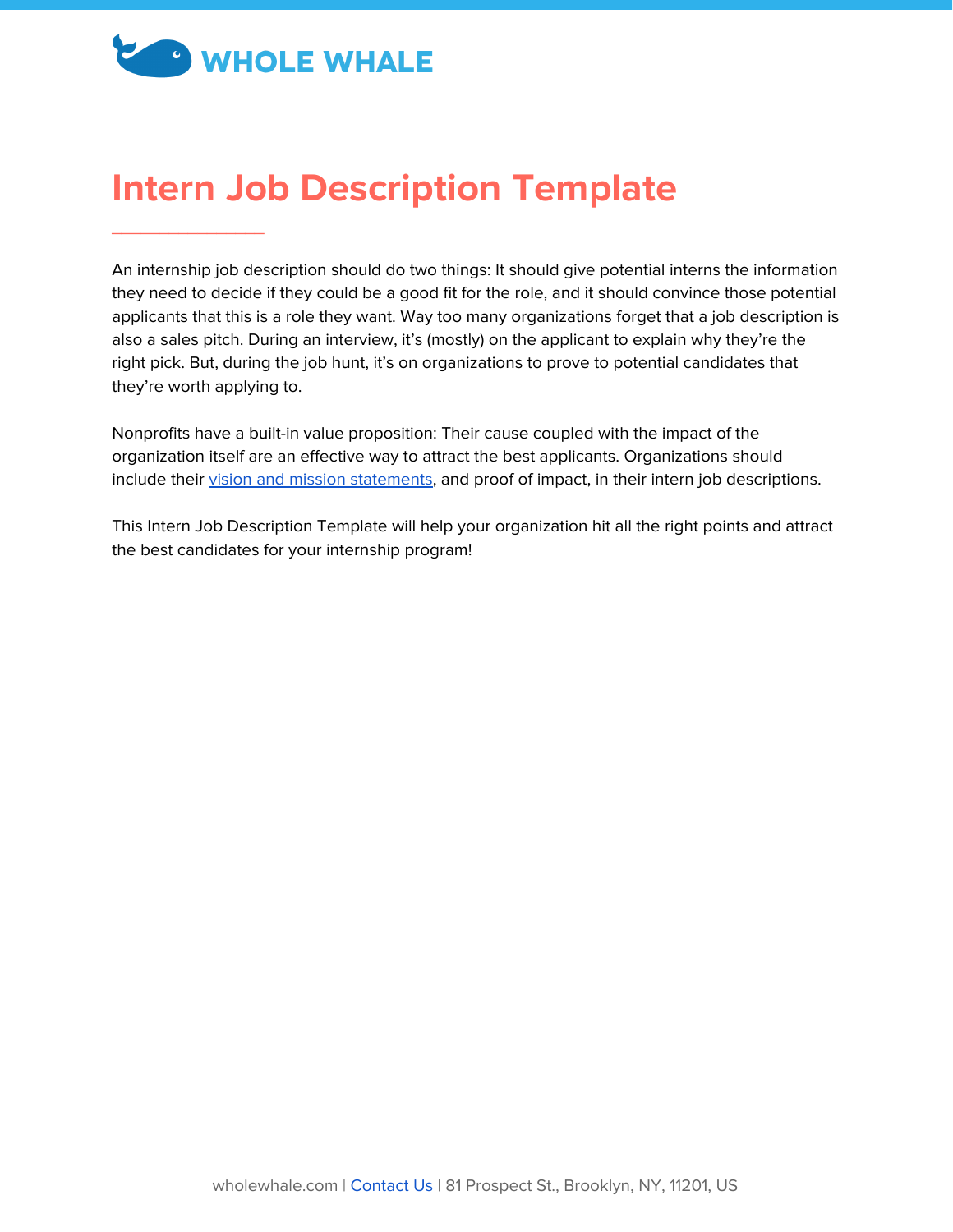

### **[Position Title] - [Your Organization]**

[Your Organization] is an organization that [tell us what you do!]. Keep it short: what does your organization do, how do you do it, and why do you do it.

We are looking for a [Position Title] to [what is the key function of this role]. Tell us what you're looking for. For example: a Development Intern to assist our grant writing team, or a Marketing Intern to use our digital channels to spread awareness about our cause.

Logistics! What is the duration of the internship, how many days per week are interns expected to work, where is your office, and is the internship paid? It's better for everyone to know what they're getting into upfront. If any or all of these elements are flexible, say so!

#### **Responsibilities**

What can interns expect to do day-to-day? Be honest. If there are going to be administrative aspects of the role, include that here with assurance that it will only take up to 20% of the intern's time, for example. A potential list of responsibilities could include:.

- Draft grant applications
- Create reports on our social media and advertising results
- Draft social media content Facebook, Twitter, and Instagram
- Write and edit blog posts to share on our website
- Research and reach out to potential partners in the community
- Manage communications with volunteers

#### **Qualifications**

What are you looking for in an intern? If it's not absolutely required, don't include it. Or, be explicit that it's a "plus" and not mandatory. For interns, the qualifications section shouldn't be intimidating — you don't want to scare off potential candidates that could be right for the job but think that they shouldn't apply because they don't currently hit every single point on this list. Keep it simple!

- Experience managing social media accounts (Facebook, Twitter, Pinterest, Instagram)
- Great written and verbal communication skills
- Familiarity with Google Analytics is a big plus
- Superb attention to detail
- Passionate about social causes
- Desire to learn the things they might not already know on this list!